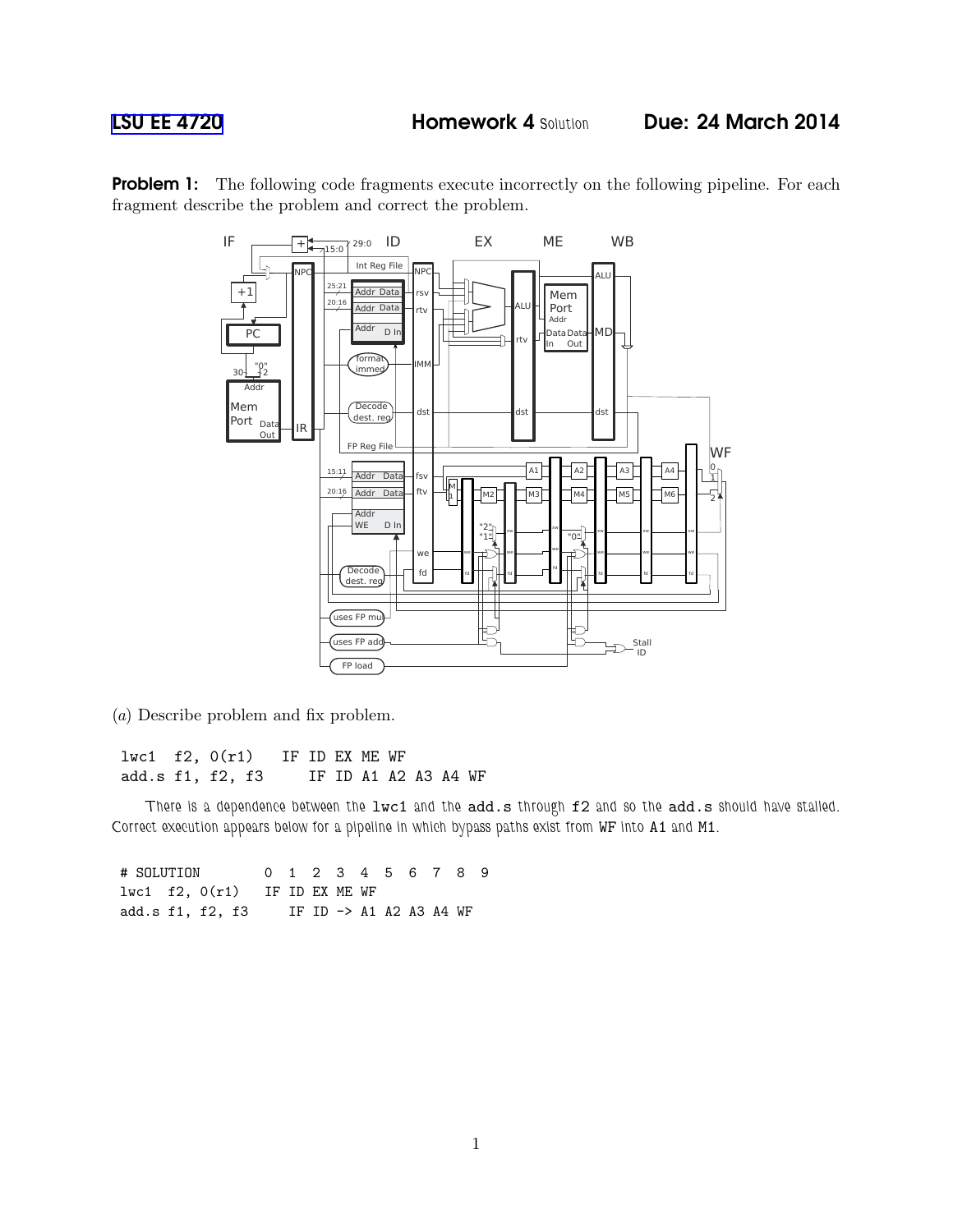(b) Describe problem and fix problem.

| # Cycle            | 0 1 2 3 4 5 6 |  |                      |  |
|--------------------|---------------|--|----------------------|--|
| add.s f1, f2, f3   |               |  | IF ID A1 A2 A3 A4 WF |  |
| addi r1, r1, 4     |               |  | TF TD FX MF. WB      |  |
| 1 w c 1 f 2, 0(r1) |               |  | TF TD FX MF. WF      |  |

*There are two instructions in WF in cycle 6, which is impossible on this pipeline. The solution is to stall*  $1wc1$  *by one cycle, shown below.*

| # SOLUTION         | 0 1 2 3 4 5 6 |  |                 |                      |  |
|--------------------|---------------|--|-----------------|----------------------|--|
| add.s f1, f2, f3   |               |  |                 | IF ID A1 A2 A3 A4 WF |  |
| addi r1, r1, 4     |               |  | TF TD FX MF. WB |                      |  |
| 1 w c 1 f 2, 0(r1) |               |  |                 | TF TD -> FX MF. WF   |  |

*Note that if the* addi *and the* lwc1 *changed places there would be no reason to stall. However the problem wasn't a stall, the problem was that the hardware should have stalled and didn't, presumably resulting in an incorrect value in either* f2 *or* f1*. So swapping the two instruction doesn't fix the problem it just works around (avoids) it.*

(c) Describe problem and fix problem.

## add.d f1, f2, f3 IF ID A1 A2 A3 A4 WF

*The instruction above is a double-precision add (notice the* .d *at the end). In MIPS-I and other 32-bit RISC ISAs double precision instructions can only use even-numbered registers as operands. (Each 64-bit operand is obtained from two registers, the even-numbered register and the next register, for example,* f10 *and* f11*.*

*Lets fix this under the assumption that the programmer meant to use a double-precision add but used the wrong registers. In that case make the odd registers even:*

add.d f10, f2, f4 IF ID A1 A2 A3 A4 WF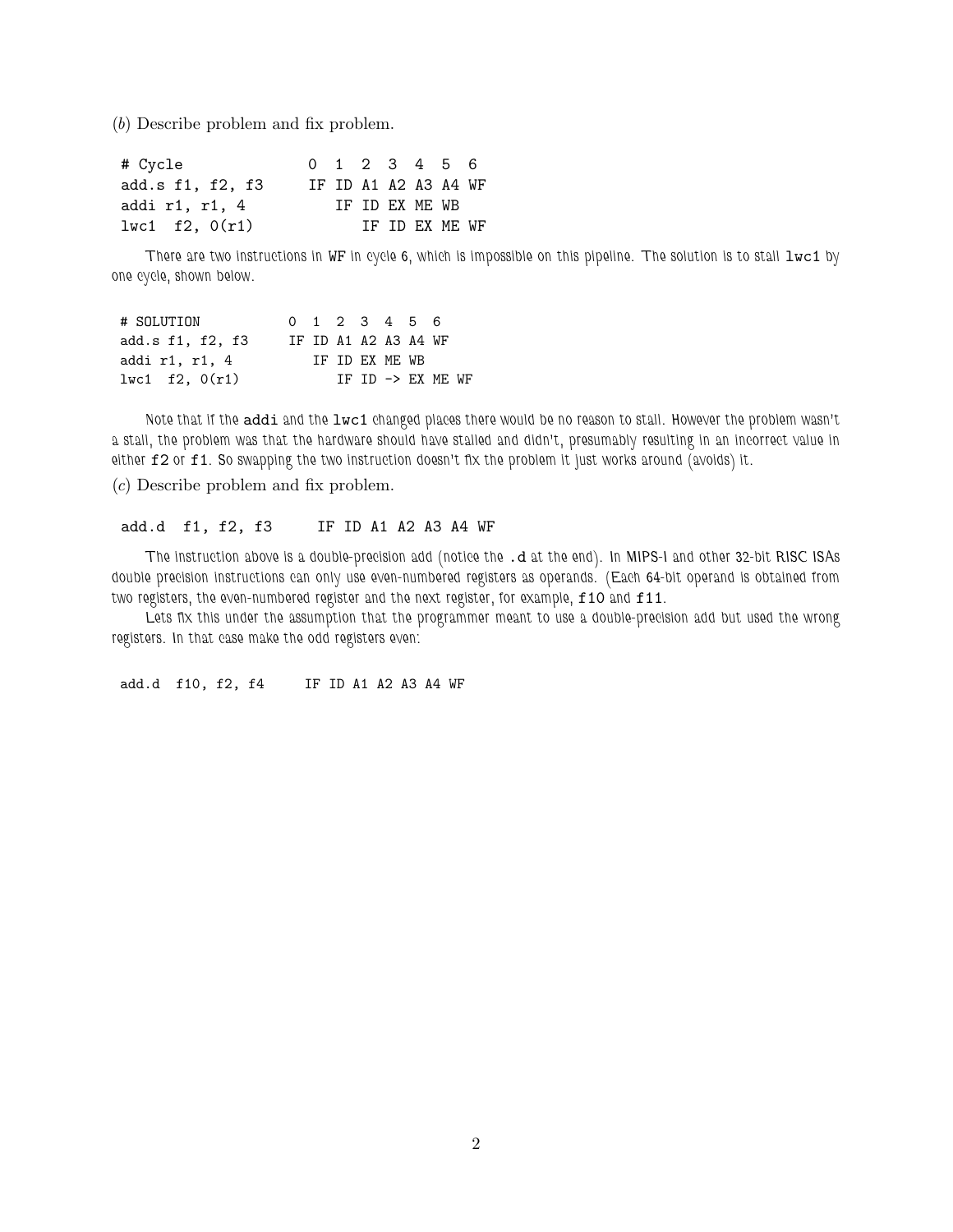**Problem 2:** The code fragment below contains a MIPS floating-point comparison instruction and branch. The pipeline illustrated below does not have a comparison unit, in this problem we will add one. The comparison unit to be used has two stages, named C1 and C2. The output of C2 is one bit, indicating if the comparison was true.



```
c.gt.d f2, f4
bc1t TARG
add.d f2, f2, f10
...
TARG: xor r1, r2, r3
```
(a) Add the comparison unit to the pipeline above. Also add a new register FCC (floating point condition code) that is written by the comparison instruction and is used by the control logic to determine if a floating-point branch is taken.

The FCC register should have a data and write-enable input, show the control logic generating the write-enable signal. Show a cloud labeled "branch control logic" and connect it to appropriate datapath components.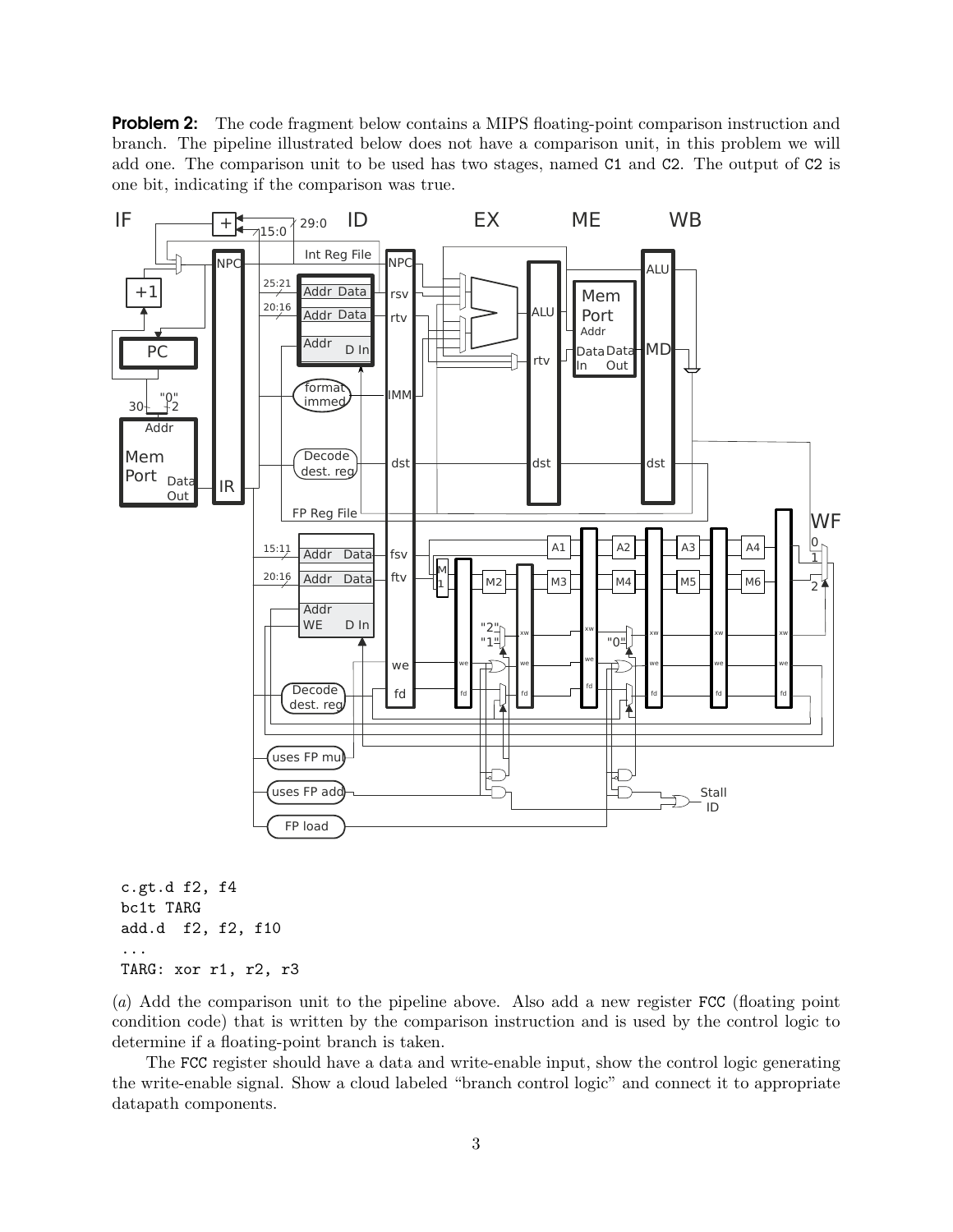*Solution appears below in green. (The solution to part c is in blue.)*

*The comparison units were added to the two stages before* WF*. The write enable signal enters the pipeline in* M4*, using a dedicated latch segment named* fw*. The* fw *signal is set by logic in the* ID *stage detecting instructions that write the* FCC *register, including* c*. (The* c *instruction cannot use the* we *signal used by other FP instructions because that is meant for the FP register file.)*

*The new* FCC *register is shown in the* ID *stage, with its output connected to a new branch control logic cloud. The output of that cloud connects to the* PC *mux.*

*Notice that there is no stall logic for the* c *instruction. That was not asked for in this problem, and it would not be needed if only five-stage instructions could write* FCC*.*